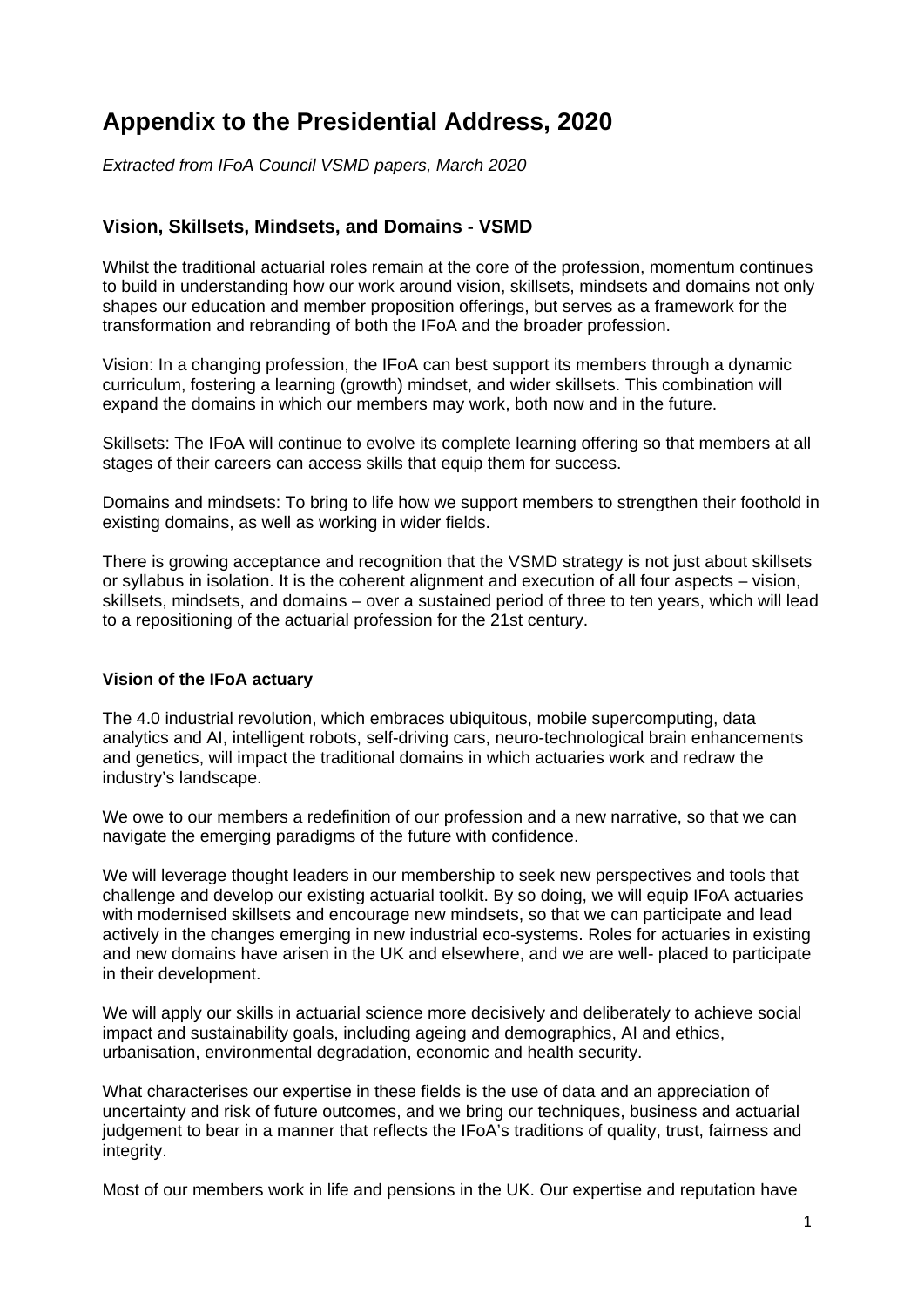largely depended on this group, and they will continue to be pivotal in the *Vision of the IFoA actuary*.

### **Skillsets**

Actuaries increasingly work beyond their traditional domains. This is leading to a more diverse and thriving profession, providing greater opportunities for our members worldwide.

The future of any profession is no longer fully secure, given the advent of digitisation and advances in technology and artificial intelligence. The domains that we primarily work in are undergoing fundamental change. We must develop a new strategy to preserve and secure the profession's future.

This will require us to evolve the core syllabus for qualification, with an emphasis on the highest standards of relevance and quality. In so doing, our qualifications will retain our unique value proposition in support of our brand, practice and reputation, both leading up to and beyond Associateship.

We will seek to include in our education and training new and relevant skillsets that will enable our students and members to work increasingly in newer and diverse fields.

Over time, we want to be recognised as actuaries and analytical problem solvers not only in our core fields but also across a wide range of domains, wherever our unique attributes add value.

## **Mindsets**

As we reposition the profession, we seek to reposition IFoA actuaries:

From…

- Smart and analytical
- Professional and ethical
- Working in life and pensions
- Specialised, detailed and risk-averse

 $To...$ 

- Smart and analytical
- Professional and ethical
- Working in diverse fields
- Curious and adaptable
- Growth mindset\*

#### *\* Courage, judgement and imagination were added in June 2020*

This will mean changing how we target our recruitment, describe and brand ourselves, and orientate our education, personal and professional development (PPD), continuous professional development (CPD), and communications.

There is a perception that actuaries are detailed, risk adverse and cautious. In many of our roles, these are critical and valued qualities. However, we do not want the world to perceive us only as such, compounded with the perception that we work only in technical silos in traditional fields.